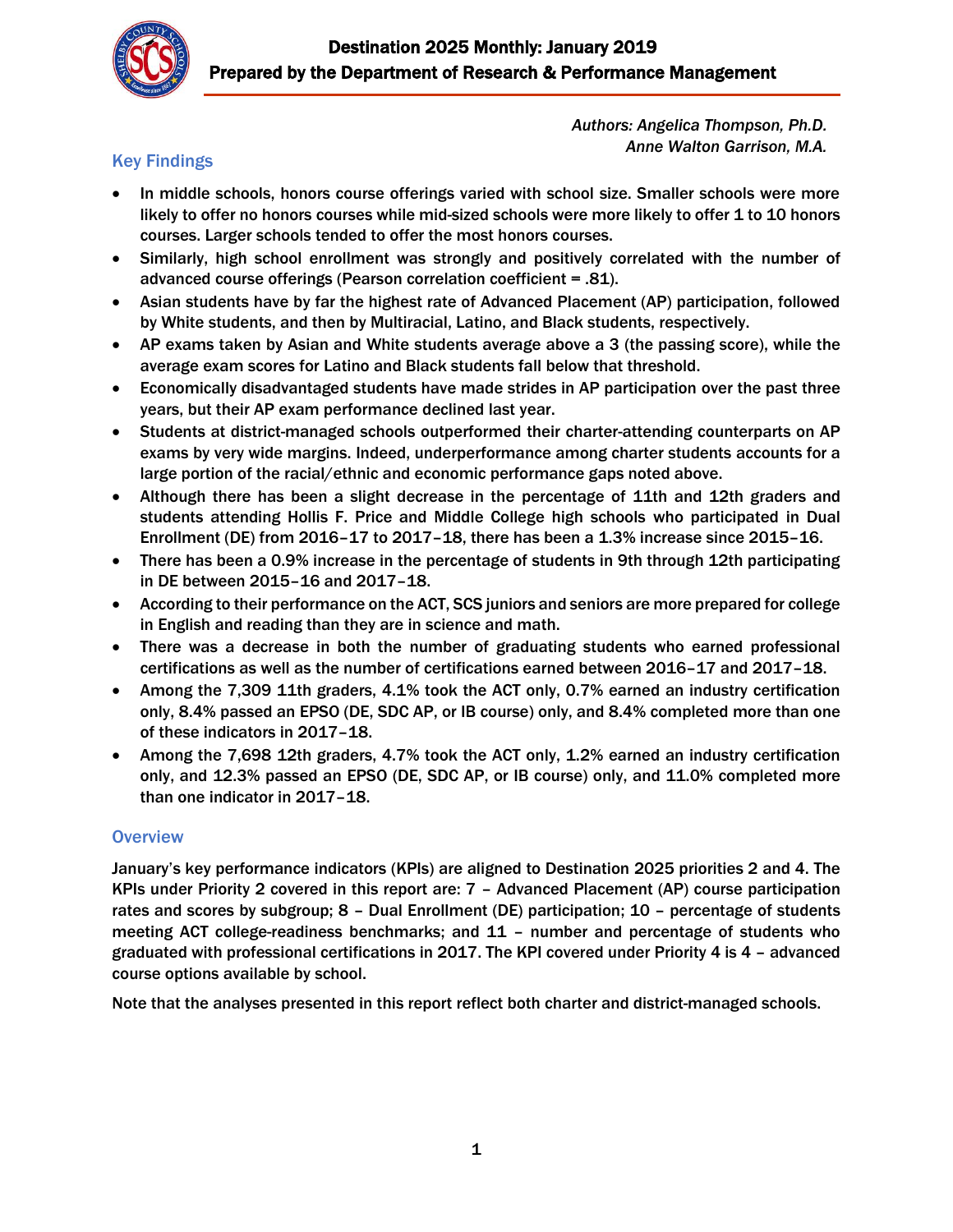

l

# Advanced Course Options Available by School

Shelby County Schools (SCS) offers its students several options for advanced courses. Both Dual Enrollment (DE) and statewide Dual Credit (SDC) afford students the opportunity to earn college credits while still in high school. DE courses are early college courses taught on the college campus, the technology center, or at the high school by a college professor or a secondary teacher who is credentialed under SACS as an adjunct professor. Conversely, SDC classes are taught by trained highschool teachers. Other options include Honors, Advanced Placement (AP), and International Baccalaureate (IB)<sup>1</sup> courses. In the middle grades, the honors program is the only option available.

Several factors affect schools' ability to offer advanced courses: student interest and ability to handle the increased rigor of advanced coursework, and the availability of teachers with the required subjectarea knowledge and teaching skills. Additionally, school size is a major determinant of advanced course availability. Smaller schools are often unable to offer multiple sections of many courses (a regular section and an advanced section) because there are not enough students or teachers who meet the requirements. Figures 1 and 2 show the number of advanced course offerings by school size for middle and high schools, respectively. The relationship between school size and advanced course offerings is clear.



Figure 1. Number of Honors Courses Offered in Middle Schools 2018–19

 $<sup>1</sup>$  SCS also offers CLUE and APEX courses, designed for students identified as intellectually gifted, but these</sup> programs are outside the purview of this report.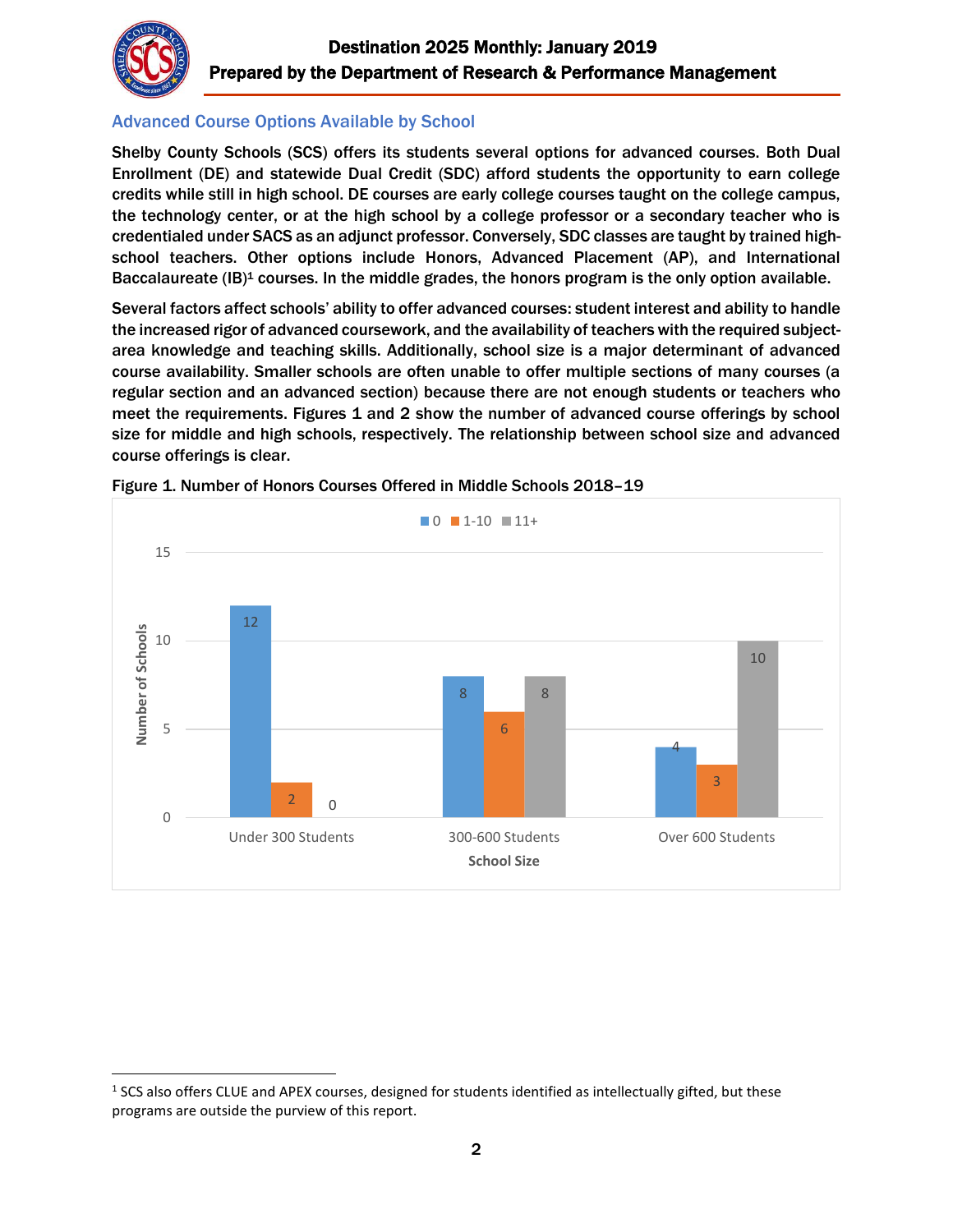



Figure 2. Number of Advanced Courses Offered in High Schools 2018–19

Of the District's 53 middle schools, White Station Middle School offers the highest number of honors courses (21). Thirty-four percent (18) of middle schools offer 11 or more honors courses, while 21% (11) offer 1–10 honors courses. Forty-five percent (24) of middle schools do not offer any honors courses. Twelve of these are charters, and 12 are District-Managed schools – 9 traditional and 3 alternative schools. However, it is important to note that some charter schools use their own student schedule platforms and may offer honors courses that are not reported centrally to the District.

Note that in tables 1 and 2, the number of courses offered refers to the number of unique advanced courses that are available at a given school, not the number of times/sections the same course is offered for different groups of students. This analysis is meant to convey how many different types of courses an individual student could access at each school. For example, a high school may offer Algebra I Honors five times a day to different sections of students, but that course would only be counted as one course offering that a single student would consider taking. Table 1 presents a list of honors courses at each middle school.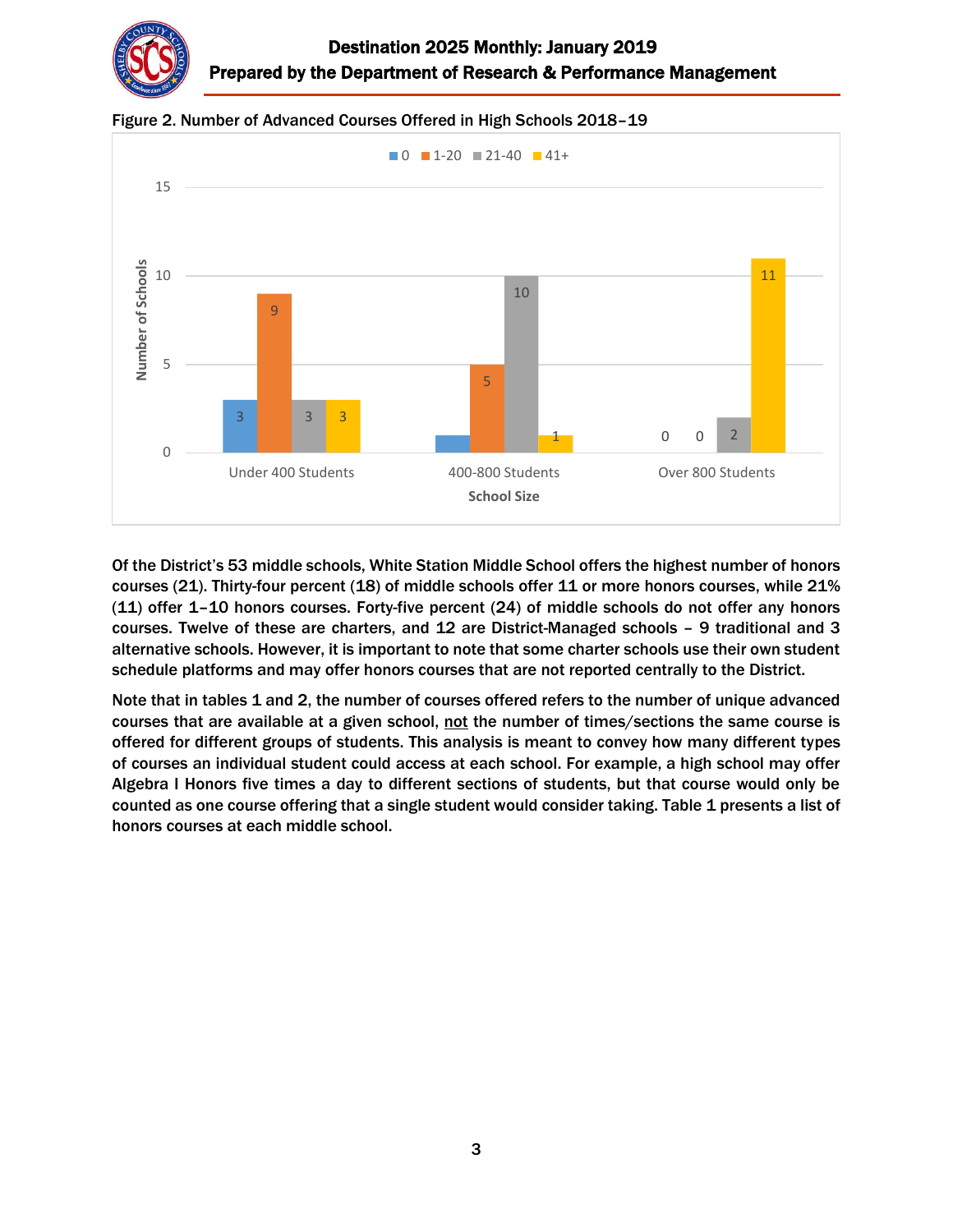

## Table 1. Number of Honors Courses Offered in Middle Schools 2018–19

| Honors Courses $\rightarrow$<br>$\overline{0}$      | $1 - 10$       | $11+$              |
|-----------------------------------------------------|----------------|--------------------|
| School                                              | <b>Honors</b>  | <b>School Size</b> |
| A. Maceo Walker Middle                              | 8              | 751                |
| Airways Achievement Academy MS                      | $\overline{O}$ | 110                |
| American Way Middle                                 | $\mathbf 0$    | 734                |
| <b>Barret's Chapel School</b>                       | $\overline{1}$ | 482                |
| <b>Bellevue Middle</b>                              | 20             | 573                |
| Chickasaw Middle                                    | $\overline{O}$ | 349                |
| <b>City University School Boys Preparatory</b>      | $\overline{0}$ | 88                 |
| <b>City University School Girls Preparatory</b>     | $\overline{0}$ | 98                 |
| <b>Colonial Middle</b>                              | 38             | 1122               |
| Cordova Middle                                      | 22             | 785                |
| <b>Craigmont Middle</b>                             | 17             | 560                |
| <b>Cummings School</b>                              | 18             | 536                |
| <b>Dexter Middle</b>                                | 9              | 391                |
| Douglass School                                     | 10             | 476                |
| DuBois Middle School of Arts & Technology           | $\overline{O}$ | 130                |
| DuBois Middle/Leadership & Public Policy            | $\overline{1}$ | 121                |
| E.E. Jeter School                                   | $\overline{O}$ | 397                |
| Freedom Preparatory Academy Charter                 | $\overline{O}$ | 176                |
| Geeter School                                       | $\overline{O}$ | 605                |
| Georgian Hills Middlet                              | 15             | 333                |
| <b>Germantown Middle</b>                            | 18             | 718                |
| Gordon Achievement Academy MS                       | $\overline{O}$ | 93                 |
| <b>Grandview Heights Middle School</b>              | $\overline{O}$ | 476                |
| Granville T. Woods Academy of Innovation            | $\overline{O}$ | 430                |
| Hamilton Middlet                                    | $\overline{O}$ | 220                |
| <b>Havenview Middle</b>                             | 15             | 655                |
| <b>Hickory Ridge Middle</b>                         | 11             | 890                |
| <b>Highland Oaks Middle</b>                         | 7              | 725                |
| Ida B. Wells Academy                                | 0              | 170                |
| J. P. Freeman School                                | 14             | 608                |
| Kaleidoscope School of Memphis                      | O              | 70                 |
| Kate Bond Middle School                             | 16             | 1169               |
| Kingsbury Middle                                    | $\Omega$       | 657                |
| <b>KIPP Memphis Academy Middle</b>                  | $\Omega$       | 339                |
| KIPP Memphis Collegiate Middle School               | $\overline{0}$ | 325                |
| Lowrance School                                     | $\overline{7}$ | 890                |
| Maxine Smith STEAM Academy                          | 19             | 354                |
| Memphis Academy of Health Sciences                  | O              | 308                |
| Memphis Business Academy                            | 15             | 473                |
| Memphis Business Academy Hickory Hill Middle School | $\mathbf{1}$   | 28                 |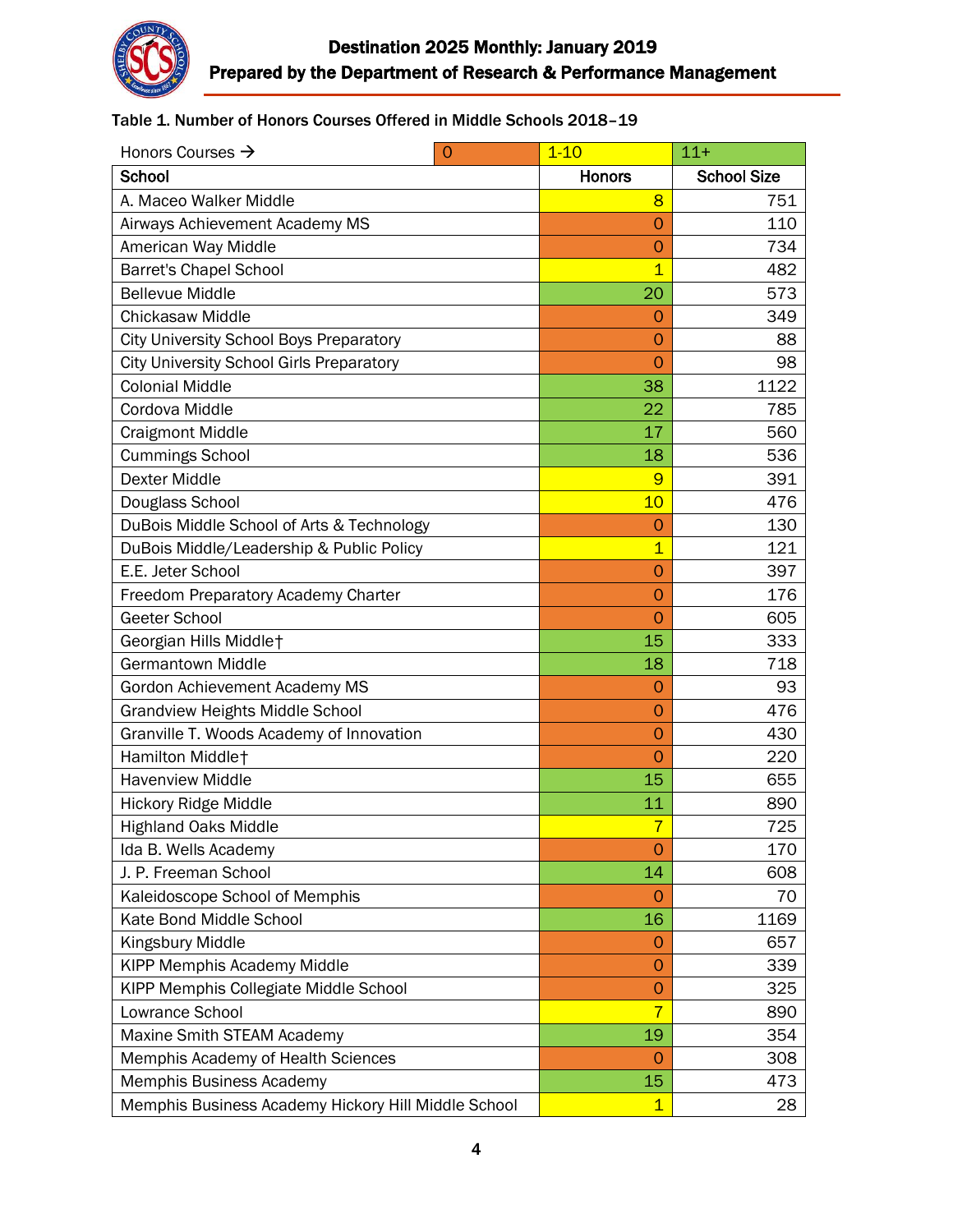

# Destination 2025 Monthly: January 2019 Prepared by the Department of Research & Performance Management

| Memphis Grizzlies Preparatory Charter School | 1              | 339  |
|----------------------------------------------|----------------|------|
| Mt. Pisgah Middle                            | 8              | 485  |
| Oakhaven Middle                              | O              | 292  |
| Power Center Academy                         | O              | 435  |
| Power Center Academy Middle School Southeast | $\Omega$       | 217  |
| <b>Ridgeway Middle</b>                       | 15             | 742  |
| <b>Riverview School</b>                      | 12             | 424  |
| Sherwood Middle                              | $\Omega$       | 781  |
| Snowden School                               | 18             | 1264 |
| <b>Treadwell Middle School</b>               | 12             | 499  |
| <b>Veritas College Preparatory</b>           | $\Omega$       | 141  |
| <b>White Station Middle</b>                  | 21             | 1283 |
| Woodstock Middle School+                     | $\overline{2}$ | 296  |
| <b>† Critical Focus School</b>               |                |      |

Table 2 presents the advanced course offerings among the District's 48 high schools. White Station provides the most at 130. Thirty-one percent of the schools (15) offer 41 or more advanced courses, 31% (15) offer 21-40 courses, and 29% (14) offer 1–20. Eight percent (4) of the schools offer no advanced courses. Among these, one was a charter school and three were alternative schools. Note again that some charter schools use their own student schedule platforms and thus may offer advanced courses that are not reported centrally to the District. Also note that schools that offer both middle and high grade levels are included in this list.

#### Table 2. Number of Advanced Courses Offered in High Schools 2018–19

| Advanced Courses $\rightarrow$             |                |                | $\Omega$       | $1 - 20$ | $21 - 40$      | $41+$                               |                   |
|--------------------------------------------|----------------|----------------|----------------|----------|----------------|-------------------------------------|-------------------|
| School                                     | <b>AP</b>      | <b>DC</b>      | <b>DE</b>      | IB       | <b>Honors</b>  | Total<br>Advanced<br><b>Courses</b> | <b>Enrollment</b> |
| B. T. Washington High                      | $\Omega$       | 6              | $\overline{2}$ | O        | 24             | 32                                  | 469               |
| <b>Bolton High</b>                         | 4              | $\overline{2}$ | 5              | 16       | 21             | 48                                  | 888               |
| Central High                               | 18             | $\Omega$       | 21             | O        | 72             | 111                                 | 1475              |
| <b>City University</b>                     | $\Omega$       | $\Omega$       | $\Omega$       | $\Omega$ | 4              | 4                                   | 258               |
| City University School of Independence     | $\overline{O}$ | $\overline{0}$ | $\Omega$       | 0        | $\overline{1}$ | $\mathbf 1$                         | 16                |
| Cordova High School                        | 15             | 6              | 8              | 0        | 56             | 85                                  | 2235              |
| <b>Craigmont High</b>                      | 3              | 1              | 7              | 0        | 24             | 35                                  | 805               |
| Crosstown High School                      | $\overline{1}$ | $\Omega$       | $\Omega$       | 0        | 3              | $\overline{\mathcal{A}}$            | 146               |
| Douglass High                              | $\overline{2}$ | 3              | $\overline{4}$ | 0        | 22             | 31                                  | 555               |
| East High                                  | 3              | $\overline{1}$ | 6              | $\Omega$ | 33             | 43                                  | 372               |
| Freedom Preparatory Academy-Charter School | $\overline{4}$ | $\overline{4}$ | $\Omega$       | 0        | $\overline{0}$ | 8                                   | 357               |
| G.W. Carver College & Career Academy       | $\Omega$       | $\Omega$       | $\overline{2}$ | $\Omega$ | $\Omega$       | $\overline{2}$                      | 223               |
| <b>Gateway University</b>                  | $\overline{0}$ | $\Omega$       | $\Omega$       | 0        | $\overline{1}$ | 1                                   | 157               |
| Germantown High                            | 9              | 3              | $\overline{4}$ | 34       | 51             | 101                                 | 1969              |
| <b>Hamilton High</b>                       | 0              | 6              | $\overline{7}$ | $\Omega$ | 15             | 28                                  | 607               |
| Hollis F. Price Middle College             | $\Omega$       | 0              | 15             | O        | 18             | 33                                  | 102               |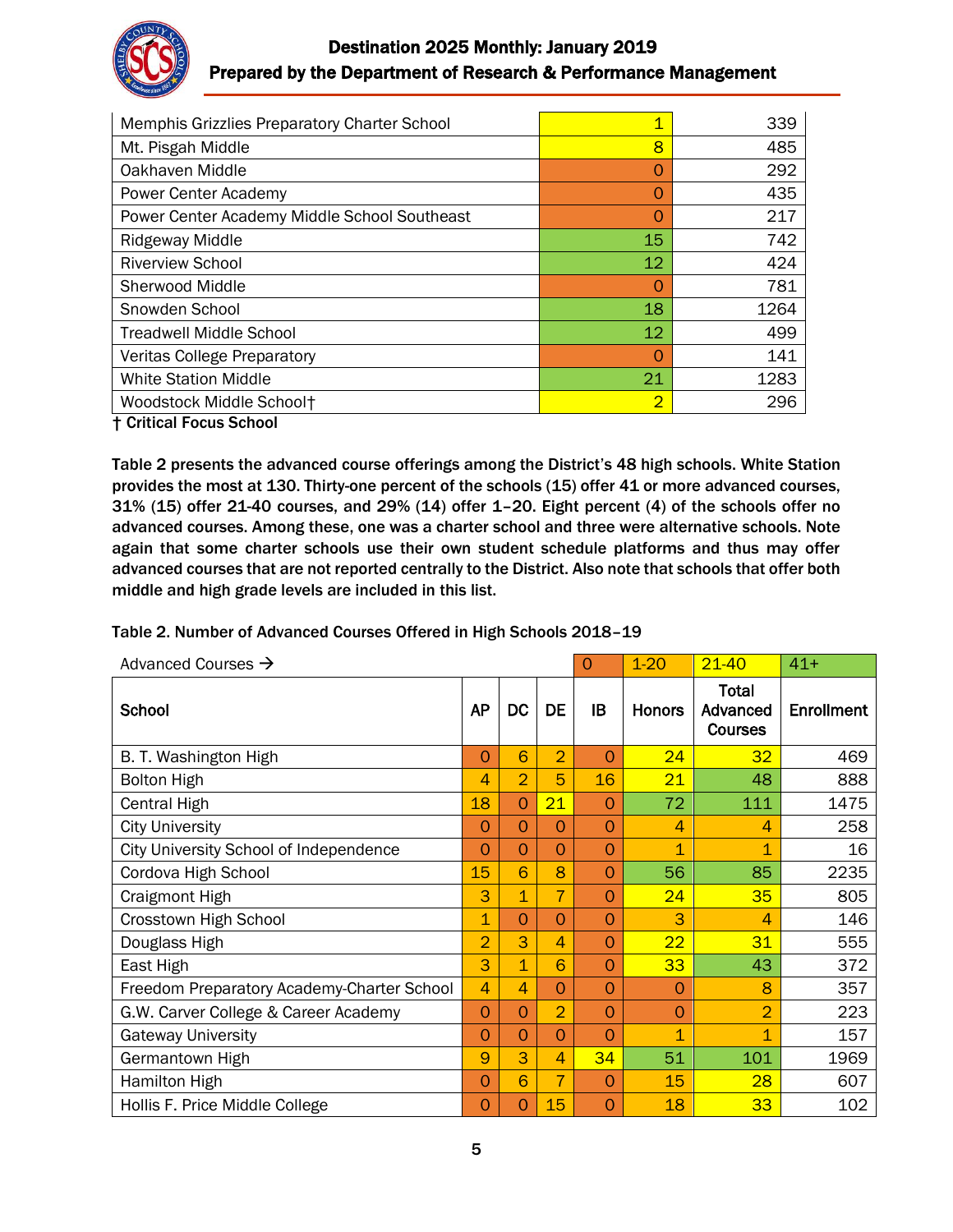

# Destination 2025 Monthly: January 2019 Prepared by the Department of Research & Performance Management

| Hope Academy                             | $\overline{O}$ | $\overline{O}$ | $\overline{0}$ | $\overline{O}$ | $\overline{2}$ | $\overline{2}$ | 105  |
|------------------------------------------|----------------|----------------|----------------|----------------|----------------|----------------|------|
| Kingsbury High                           | 13             | 3              | $\overline{2}$ | $\overline{0}$ | 23             | 41             | 1299 |
| KIPP Memphis Collegiate High             | 9              | $\overline{O}$ | $\overline{0}$ | $\overline{O}$ | 15             | 24             | 486  |
| Kirby High                               | $\overline{O}$ | 5              | $\overline{7}$ | $\overline{O}$ | 11             | 23             | 821  |
| Manassas High                            | $\overline{1}$ | $\overline{4}$ | 3              | $\overline{O}$ | 8              | 16             | 425  |
| Melrose High                             | $\overline{O}$ | 3              | 6              | $\overline{O}$ | 14             | 23             | 580  |
| Memphis Academy of Health Sciences High  | $\overline{O}$ | $\overline{O}$ | $\overline{4}$ | $\overline{O}$ | 10             | 14             | 390  |
| Memphis Academy of Science & Engineering | $\overline{2}$ | $\overline{O}$ | $\overline{O}$ | $\overline{O}$ | 20             | 22             | 602  |
| Memphis Business Academy High            | $\overline{4}$ | $\overline{O}$ | 3              | $\mathbf 0$    | 14             | 21             | 461  |
| Memphis Rise Academy                     | $\overline{O}$ | $\overline{O}$ | $\overline{O}$ | $\overline{O}$ | 14             | 14             | 555  |
| Memphis School of Excellence             | 3              | $\overline{O}$ | $\overline{O}$ | $\overline{O}$ | 13             | 16             | 507  |
| <b>Memphis Virtual School</b>            | 5              | $\overline{O}$ | $\overline{O}$ | $\overline{O}$ | 49             | 54             | 181  |
| Middle College High                      | $\overline{2}$ | 3              | 41             | $\overline{0}$ | 41             | 87             | 322  |
| Mitchell High                            | $\overline{1}$ | $\overline{O}$ | $\overline{7}$ | $\overline{O}$ | 13             | 21             | 448  |
| Newcomer International Center            | $\overline{O}$ | $\overline{O}$ | $\overline{O}$ | $\overline{O}$ | $\overline{O}$ | $\overline{O}$ | 75   |
| Northeast Prep Academy                   | $\overline{O}$ | $\overline{O}$ | $\overline{O}$ | $\overline{O}$ | $\overline{O}$ | $\overline{O}$ | 222  |
| Northwest Prep Academy                   | $\overline{O}$ | $\overline{O}$ | $\overline{O}$ | $\overline{O}$ | $\overline{O}$ | $\overline{O}$ | 108  |
| Oakhaven High                            | $\overline{2}$ | $\overline{4}$ | 6              | $\overline{0}$ | 9              | 21             | 320  |
| Overton High                             | 13             | 5              | $\overline{6}$ | $\overline{O}$ | 60             | 84             | 1110 |
| Power Center Academy High                | 6              | $\overline{O}$ | $\overline{4}$ | $\overline{O}$ | 31             | 41             | 577  |
| Raleigh-Egypt High                       | $\overline{1}$ | $\overline{7}$ | 8              | $\overline{O}$ | 31             | 47             | 1037 |
| Ridgeway High                            | $\overline{4}$ | $\overline{O}$ | 3              | 21             | 50             | 78             | 1122 |
| Sheffield High                           | $\overline{1}$ | $\overline{4}$ | $\overline{4}$ | $\overline{O}$ | 12             | 21             | 668  |
| Southwest Early College High             | $\overline{O}$ | $\overline{O}$ | $\overline{1}$ | $\overline{0}$ | $\overline{O}$ | $\overline{1}$ | 172  |
| Southwind High                           | 6              | 3              | 10             | $\overline{O}$ | 33             | 52             | 1578 |
| The Excel Center                         | $\overline{O}$ | $\overline{O}$ | $\overline{0}$ | $\overline{0}$ | $\overline{O}$ | $\overline{O}$ | 339  |
| The Soulsville Charter School            | 6              | $\overline{O}$ | $\overline{O}$ | $\overline{0}$ | 15             | 21             | 657  |
| Trezevant High+                          | $\overline{1}$ | $\overline{2}$ | 3              | $\overline{O}$ | 10             | 16             | 522  |
| Westwood High+                           | $\overline{1}$ | $\overline{2}$ | 5              | $\overline{O}$ | 9              | 17             | 376  |
| <b>White Station High</b>                | 30             | 3              | 10             | $\overline{0}$ | 87             | 130            | 2121 |
| Whitehaven High                          | 8              | $\overline{2}$ | $\overline{7}$ | $\overline{O}$ | 39             | 56             | 1623 |
| Wooddale High                            | 3              | 5              | 5              | $\overline{O}$ | 22             | 35             | 603  |

† Critical Focus School

## Advanced Placement Participation by Subgroup

One method of enhancing college-readiness is through rigorous college-preparatory coursework, such as Advanced Placement (AP). Students can begin taking AP courses as early as ninth grade, but the bulk of AP courses are taken in 11th and 12th grade. Increasing AP participation among disadvantaged groups can help close achievement gaps, as well as gaps in different groups' collegereadiness, college enrollment, and college success. This section focuses on AP participation and performance of racial/ethnic and economic subgroups, but information about AP participation for students with disabilities and English learners is included in the appendix.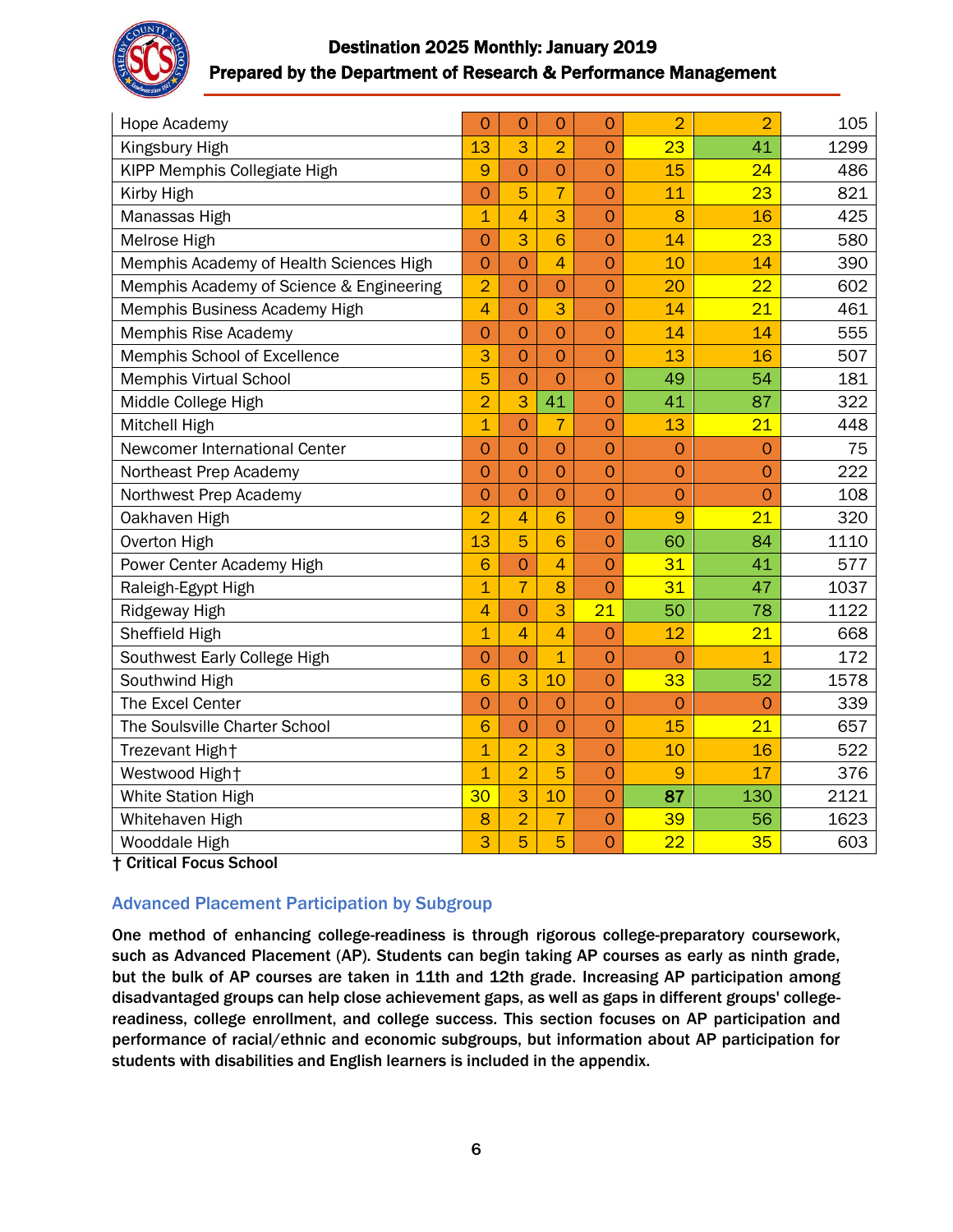

Figure 3 displays the 2017–18 racial/ethnic breakdown of AP participants compared to all students in grades 9–12. White and Asian students are overrepresented in AP courses, while Black students are underrepresented. Multiracial and Latino students, on the other hand, are at or near parity. (Students with other racial/ethnic designations were excluded, because they constitute less than one percent of both AP participants and high-schoolers in general.)

While Figure 3 gives a good overview of the racial/ethnic composition of AP participants, it is important to look also at AP participation rates *within* each racial/ethnic group to get a real sense of the equitability of AP participation. Thus, Figure 4 presents this information for the last three years. (Participation rates reflect the percentage of 9th–12th graders enrolled in at least one AP course.)

As Figure 4 reveals, Asian students have by far the highest rate of AP participation, followed by White students, and trailed by Multiracial, Latino, and Black students, respectively. However, AP participation rates among Black and Latino students rose slightly in 2017–18, as did the overall participation rate.

2017–18 AP participation among just 11th and 12th graders follows the pattern shown in Figure 4, but at higher rates. Each racial/ethnic group's participation rate is four to eight percentage points higher among juniors and seniors than among high schoolers overall—which is to be expected, given that many AP offerings are geared toward 11th and 12th grade. The overall AP participation rate among juniors and seniors is 13%, four percentage points higher than the overall high-school rate of 9%.



Figure 3. 2017–18 Racial/Ethnic Composition of AP Participants Compared to All 9th–12th Graders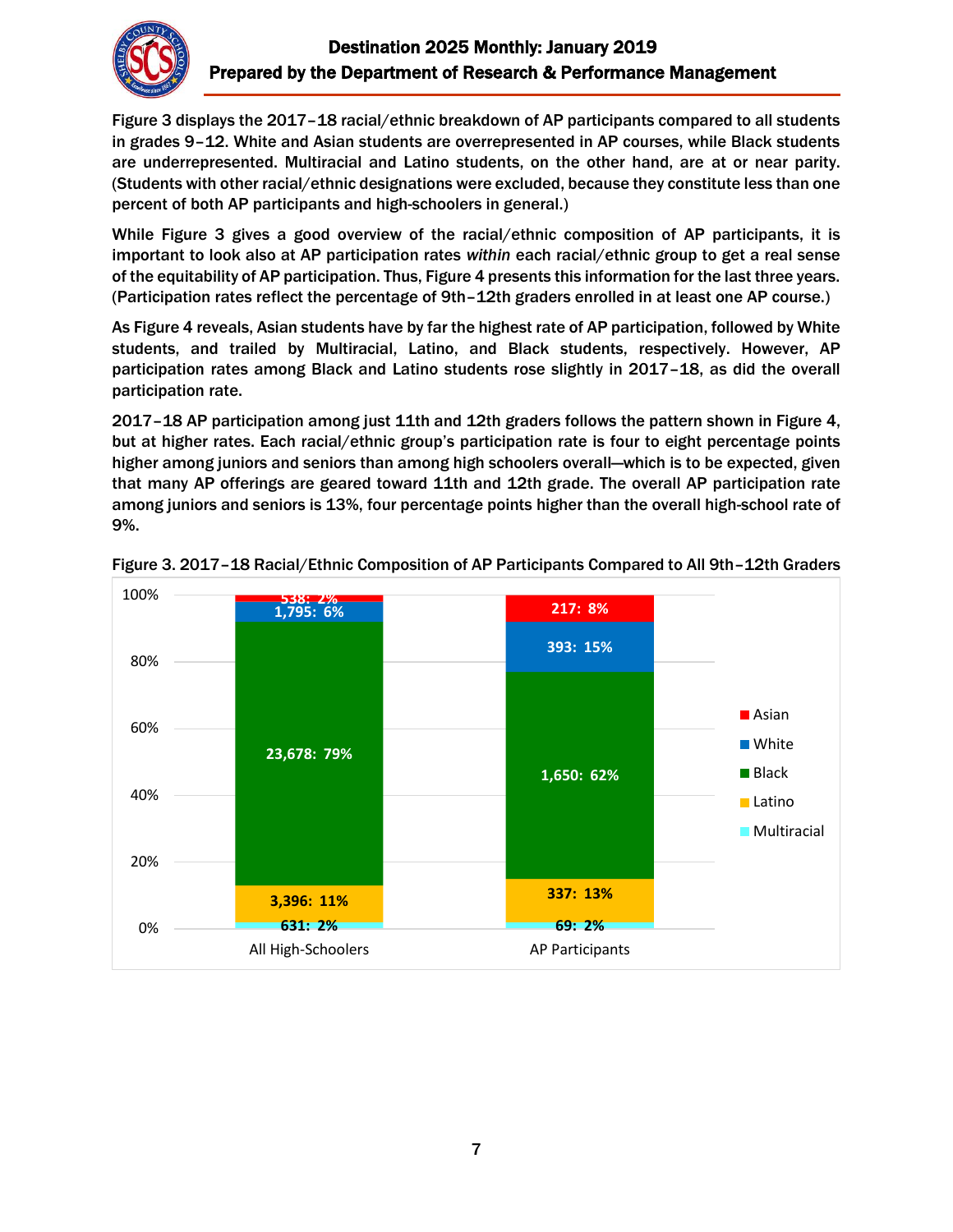



Figure 4. AP Participation Rates by Race/Ethnicity

A student's ability to participate in AP is contingent, of course, upon the student's school offering AP courses in which to participate. To explore whether the pattern of AP participation among different racial/ethnic groups changes according to the number of AP courses offered, Figure 5 presents the 2017–18 AP participation rates by race/ethnicity in schools that offered five or more AP courses, as compared to those that offered fewer than five AP courses. (Again, the rates reflect the percentage of 9th–12th graders enrolled in at least one AP course.)

Unsurprisingly, all the rates are higher in the subset of schools offering five or more AP courses. In those schools, the disparate pattern of AP participation is the same as that presented in Figure 4 (which shows the district overall). In schools offering fewer than five AP courses, the participation rates are much more equitable across racial/ethnic groups, but they are also extremely low.

As demonstrated earlier in this report, school size greatly impacts a school's ability to offer advanced courses. Smaller schools have much more difficulty offering multiple sections of courses (a regular section and an AP section, for instance), because there are not enough students or teachers. To this point, the median size of schools offering five or more AP courses is 1,151, as compared to a median size of 291 for schools offering fewer than five AP courses.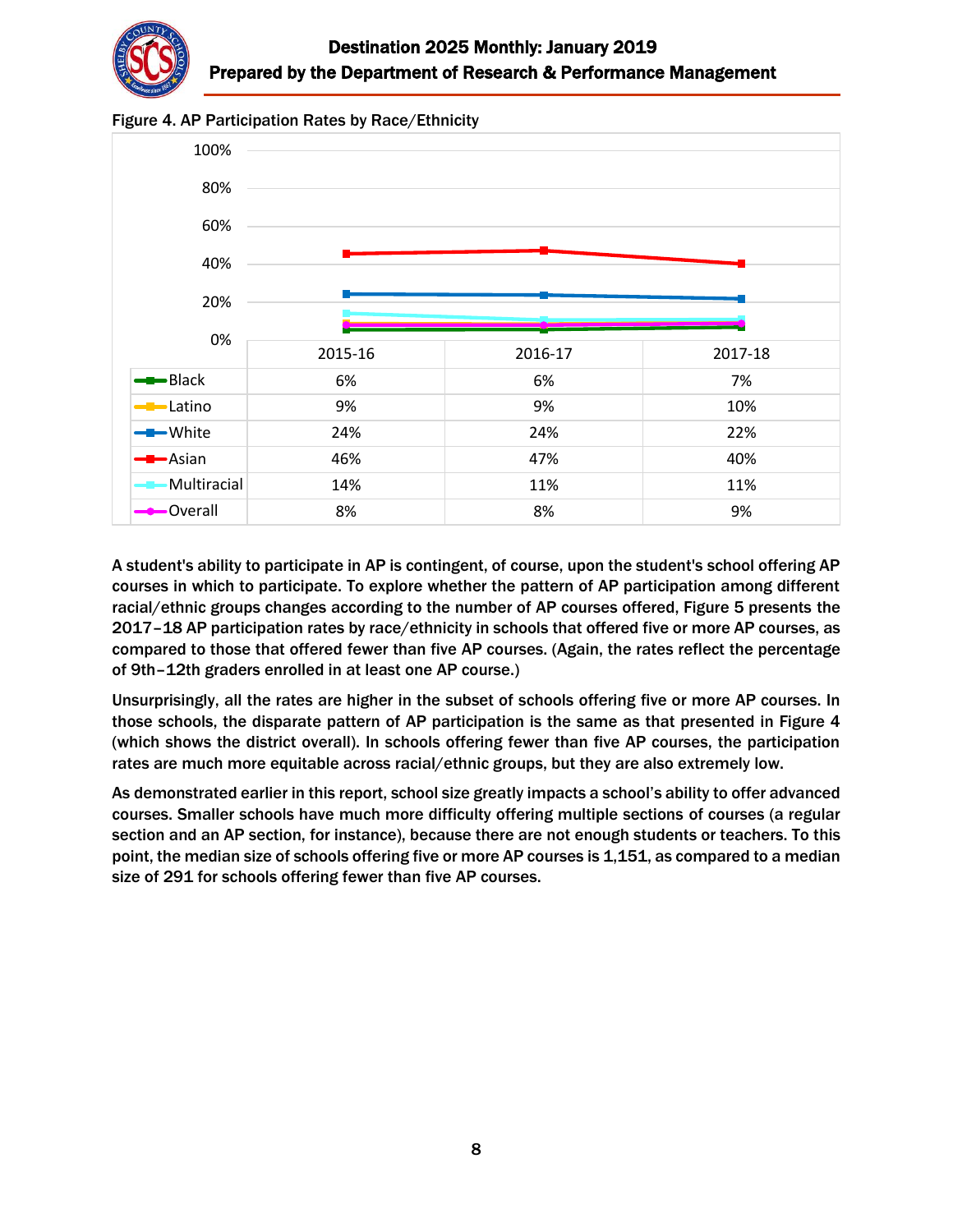

11% 12% 23% 43% 16% 13% 3% 4% 2% 7% 1% 3% 0% 20% 40% 60% 80% 100% Black Latino White Asian Multiracial Overall ■ Schools Offering 5+ AP Courses ■ Schools Offering < 5 AP Courses

Figure 5: 2017–18 AP Participation Rates by Race/Ethnicity in Schools Offering 5+ and <5 AP Courses

Figure 6 presents AP participation by economic status over the past three years. Economically disadvantaged (ED) students have lower AP participation than non-ED students, but the gap has narrowed by 3.6 percentage points over the last three years (from 11.6 in 2015–16 to 8.0 last year). This narrowing is the result of both a dip in non-ED participation as well as an increase in ED participation.

2017–18 AP participation among just 11th and 12th graders follows this same pattern, but at higher rates (as to be expected). Respectively, the ED and non-ED rates are three and six percentage points higher among juniors and seniors than among high schoolers overall.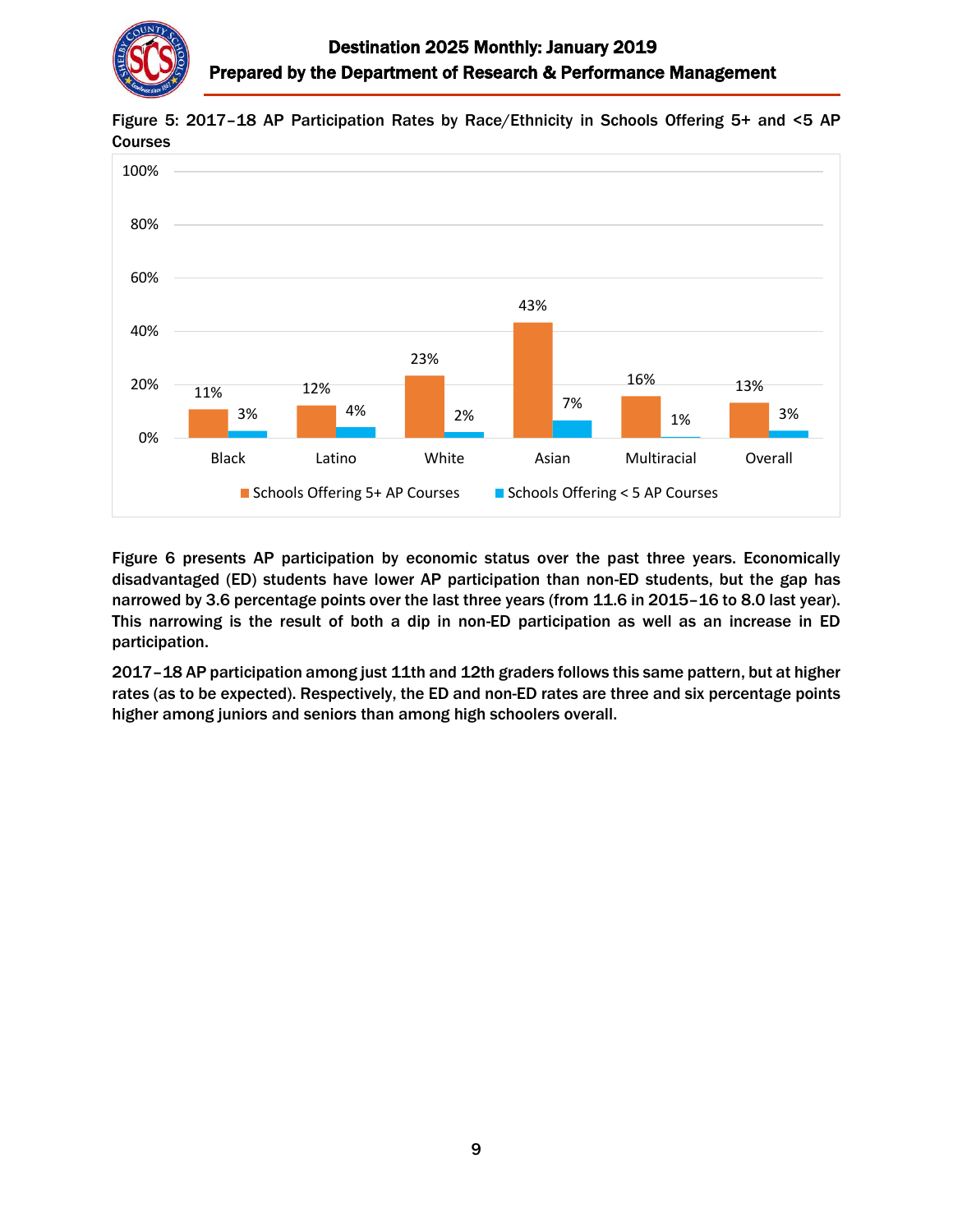

Figure 6. AP Participation by Economic Status



#### Subgroup Performance on Advanced Placement Exams

While participation in AP courses is a very valuable way to prepare for college, performance on AP exams determines whether students can get college credit for their AP participation. A score of 3 or higher (on a scale of 1 to 5) on an AP exam is considered passing, since that is the minimum score required to obtain college credit at most postsecondary institutions. Figure 7 displays mean AP exam scores by race/ethnicity for the past three years. AP exams taken by Asian and White students average above a 3, while the average exam scores for Latino and Black students fall below that threshold. Figure 8 presents the percentage of AP exams passed (i.e., scoring 3 or higher) by race/ethnicity for the past three years. The pattern is the same as that presented in Figure 7.

The performance gap seen in Figures 7 and 8 is driven in part by a disparity in AP exam performance between students in charter and district-managed schools. Figures 9 and 10 display the 2017–18 AP exam performance of Black and Latino students in charter versus district-managed schools. (There were not enough students in the other racial/ethnic categories attending charter schools to allow for meaningful comparison.) Both Black and Latino students in district-managed schools outperformed their counterparts in charter schools by wide margins. If one replaces the numbers for Black and Latino students in Figures 7 and 8 with the district-managed numbers in Figures 9 and 10, the performance gap shrinks for both groups. This result is especially striking for Black students, whose district-managed pass rate was 10 percentage points higher than their overall pass rate.

As for economic status, AP exam scores declined among economically disadvantaged students last year. Figures 11 and 12 present ED and non-ED students' mean AP exam scores and AP exam pass rates, respectively, over the past three years. Compared to the previous year, ED students' mean 2017–18 AP exam score dipped from 1.99 to 1.78, and their pass rate dropped from 27% to 22%, widening the ED/non-ED gap by six percentage points.

However, breaking down ED/non-ED AP exam performance by school sector (i.e., charter versus district-managed) reveals some interesting results, as shown in Figures 13 and 14. Last year, both ED and non-ED students attending district-managed schools performed much better on their AP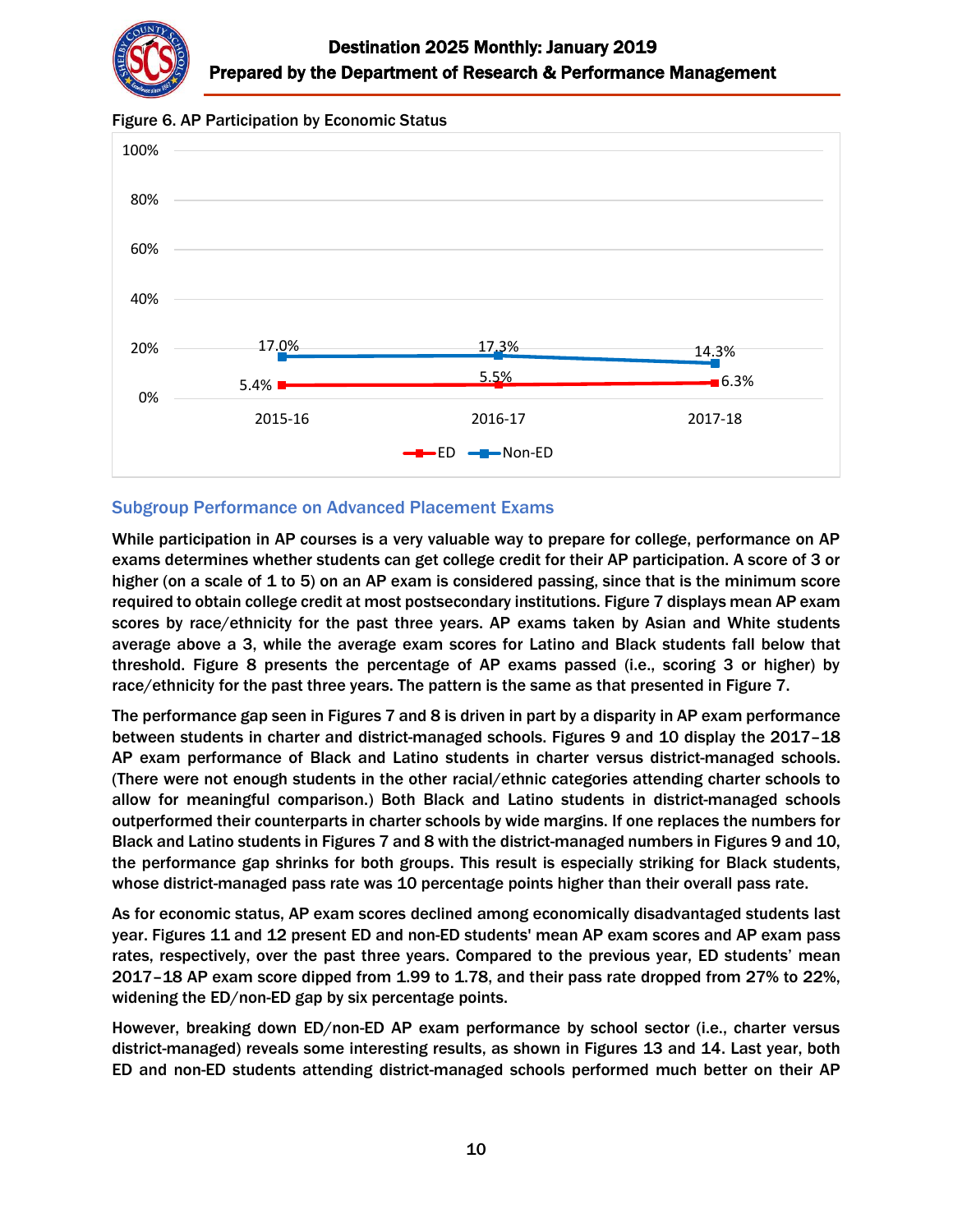

exams than did their counterparts at charter schools. Of particular note is that ED students at districtmanaged schools far outperformed non-ED students at charter schools.









Figure 9. Mean 2017-18 AP Exam Scores Figure 10. Pass Rates for 2017-18 AP Exams



Source: AP District Summary Reports from College Board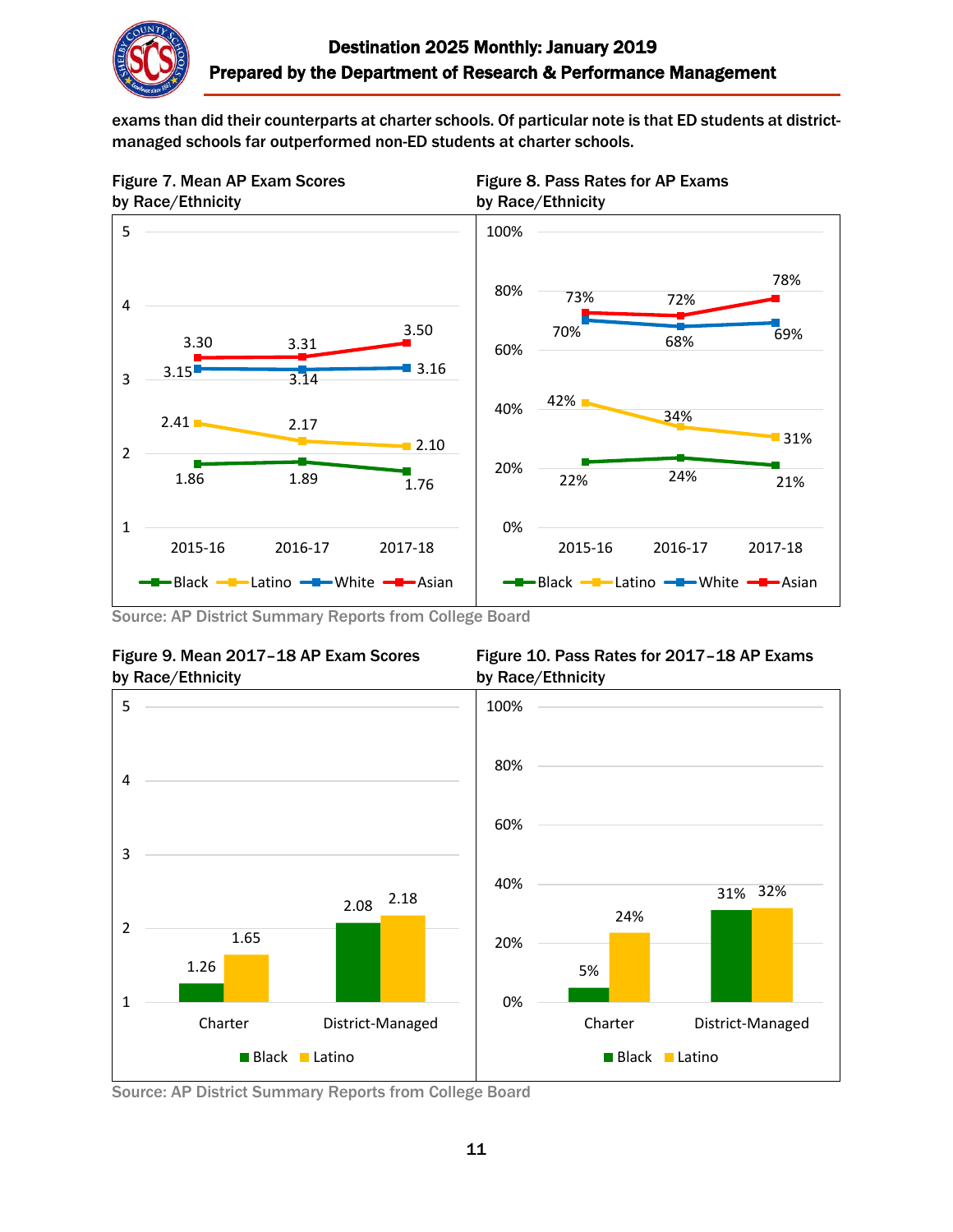



Source: AP District Summary Reports from College Board



Figure 13. Mean 2017-18 AP Exam Scores Figure 14. Pass Rates for 2017-18 AP Exams



Source: AP District Summary Reports from College Board

*Charter schools: 786 exams taken by ED students; 125 exams taken by non-ED students. District-managed schools: 1,083 exams taken by ED students; 2,053 exams taken by non-ED students.*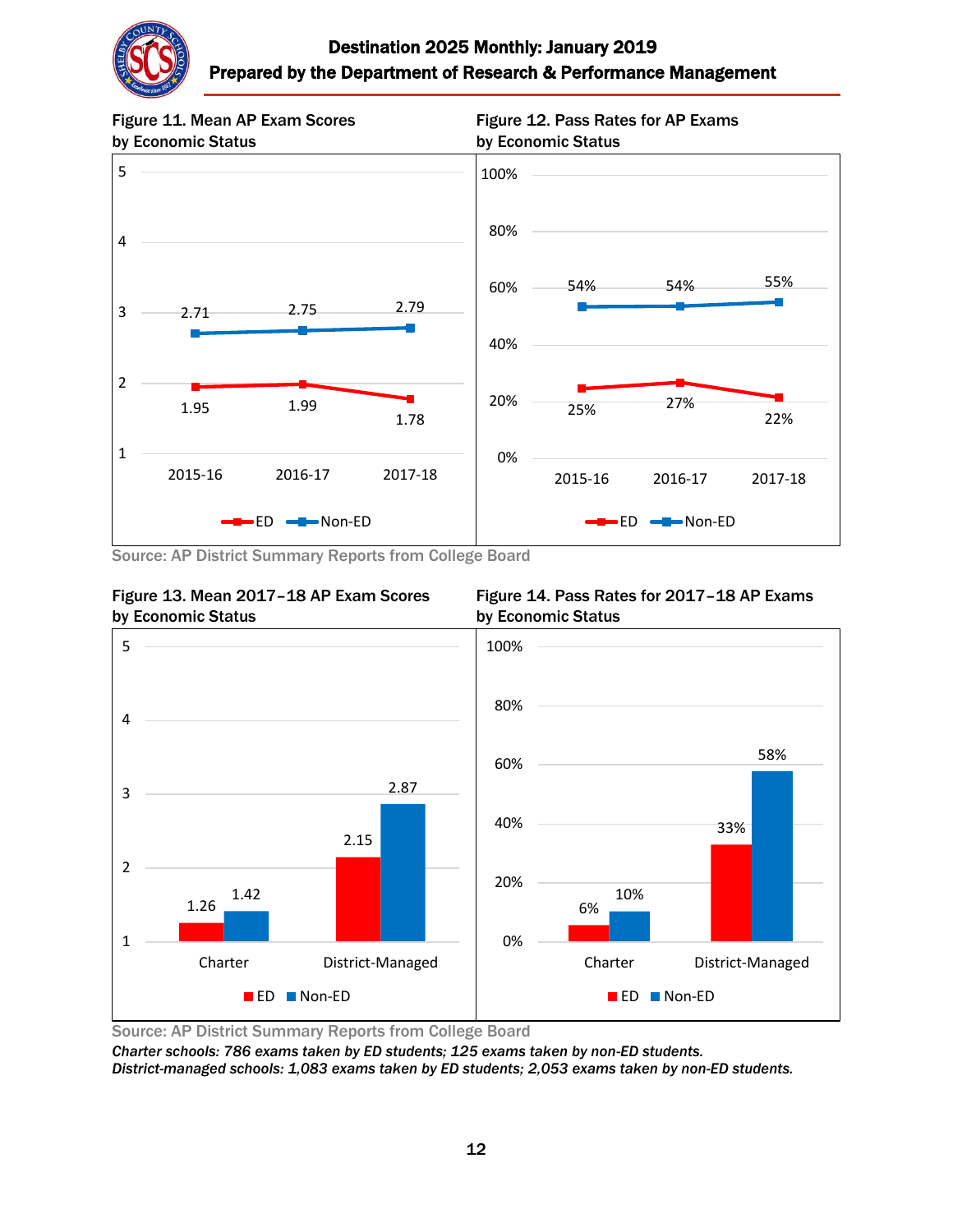

 $\overline{\phantom{a}}$ 

## Dual-Enrollment (DE) and statewide Dual Credit (SDC) Participation

Shelby County Schools (SCS) has DE partnerships with seven local postsecondary institutions:

- Bethel University
- Christian Brothers University,
- LeMoyne Owen College
- Southwest Tennessee Community College
- Tennessee College of Applied Technology
- University of Memphis
- William Moore College of Technology (Moore Tech)

Students participating in SCS's DE program earn high school credit as well as college credit at one of the above partnership institutions. Students participating in SDC who pass the course challenge exam earn credit that can be applied to any public postsecondary institution in Tennessee. The intended benefits of DE and SDC include the following:

- Reduce the financial burden of paying for college,
- Shorten the time required to complete an undergraduate degree,
- Provide a wider range of course offerings for high-school students,
- Improve general academic preparedness for college,
- Create a "college mentality" versus "high-school mentality",
- Instill the desire and ambition to attend college in students who might not have previously seen college as a viable option (as is often the case with economically disadvantaged students and students from non-college-educated families),
- Create a seamless transition from high school to college,
- Eliminate the duplication of courses taken in high school and college, and
- Provide access to college resources, facilities, libraries, etc.

SCS employs two DE Advisors to administer its program. They liaise with the District's college partners, the staff at participating high schools, and current and potential program participants. They educate high-school staff and students about the benefits of DE and SDC and how to navigate the process. This includes eligibility requirements, funding parameters, course offerings, required paperwork, and deadlines. They also speak with potential students about the differences between high-school and college expectations to give them a better understanding of what participating in the program will entail.

Although all eligible<sup>2</sup> high school students can participate in the program, DE and SDC is primarily aimed at 11th and 12th grade students, with the exception of two schools: Middle College High School and Hollis F. Price. Unlike other schools, Middle College High offers ninth- and tenth-grade students funding to participate in the program. At Hollis F. Price, DE participation is a requirement for all students. Consequently, Figure 15 reflects 11th and 12th grade student participation, as well as 9th and 10th grade participation in the aforementioned schools. Participation in the program has risen slightly in the past three years.

 $2$  Students are eligible to participate if they meet the agreed-upon acceptance requirements established between their high school and the participating college. These can include earning a minimum course grade, GPA, and/or ACT score.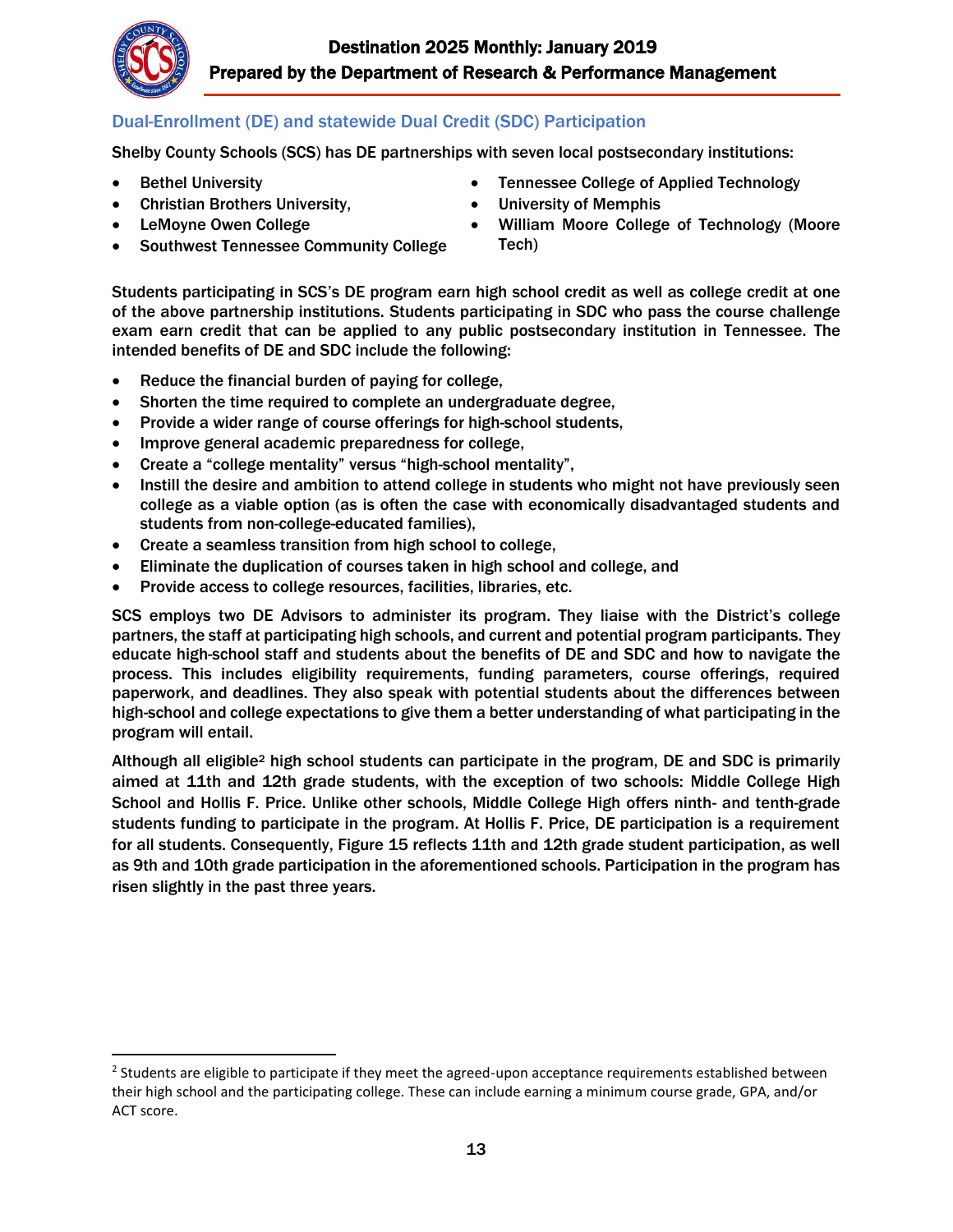



Figure 15. DE Participation: 11th–12th + Hollis F. Price & Middle College High 9th–12th Grade

\* The SAILS curriculum was modified in 2017–18 resulting in a decline in SAILS students qualifying for DE Statistics in the second semester. Two hundred fifty-five students transitioned from SAILS to DE in 2016–17, but only 105 students made the transition in 2017–18. \*\* The 2017–18 school year includes the 216 students enrolled in SDC courses.

Figure 16 provides a more comprehensive view of DE and SDC by presenting the percentage of all eligible high school students participating in the program.



Figure 16. DE Participation: 9th–12th Grade

\* The 2017–18 school year includes the 216 students enrolled in SDC courses.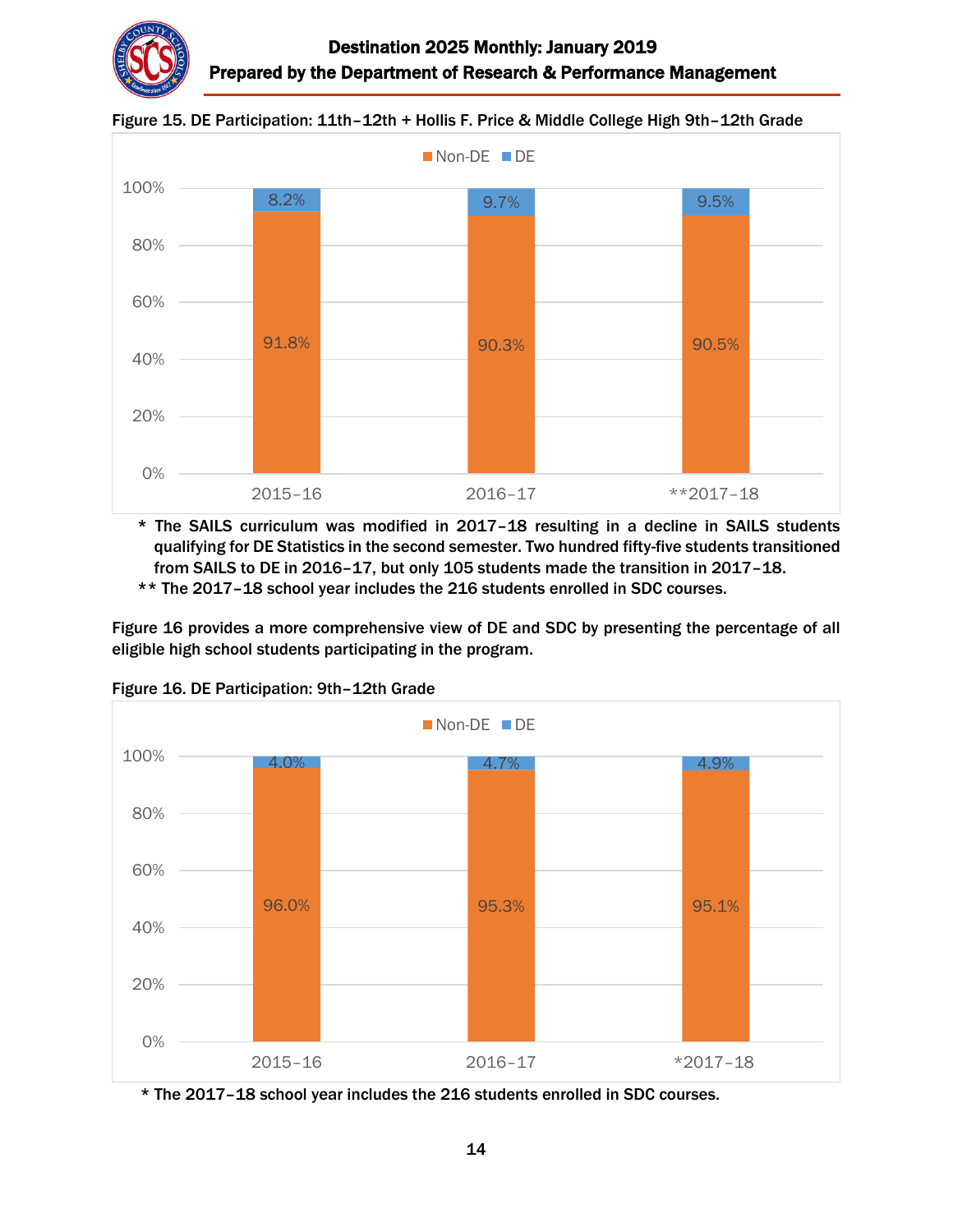

## College-Readiness

ACT, Inc. conducts research examining the relationship between high-school students' performance on the ACT subject tests and their subsequent performance in various college courses. Using this information, ACT, Inc. formulates college-readiness benchmarks for each ACT subject-area test. Every year, SCS administers the ACT to all 11th-graders; Figure 17 shows their performance on each subject-area test for the last three years. (Note that each subject's college-readiness threshold is indicated in parentheses.) As the figure shows, the percentage of 11th-graders meeting ACT collegereadiness benchmarks has declined over the past three years, with three to five net percentage-point losses in every area.

The Tennessee Department of Education (TDOE) has recently begun calculating and tracking the ACT performance of on-time graduates for accountability purposes. Figure 18 presents the ACT performance of the on-time graduates in the class of 2018. (Again, each subject's college-readiness threshold is indicated in parentheses.) Within each subject area, the class of 2018 showed the same pattern of college-readiness as the juniors, but at higher rates (as to be expected). The highest rate was in English, then reading, followed by very low readiness levels in science and math. (These rates are each within a percentage point of the rates for the class of 2017.)

TDOE designates students who score an ACT composite of 21 or higher as *on track*. By this definition, 23% of the class of 2018 were on track. (This represents no change from the class of 2017.)



Figure 17. Percentage of 11th-Graders Meeting ACT College-Readiness Benchmarks

Source: 2017–18 District Profile Report from ACT, Inc.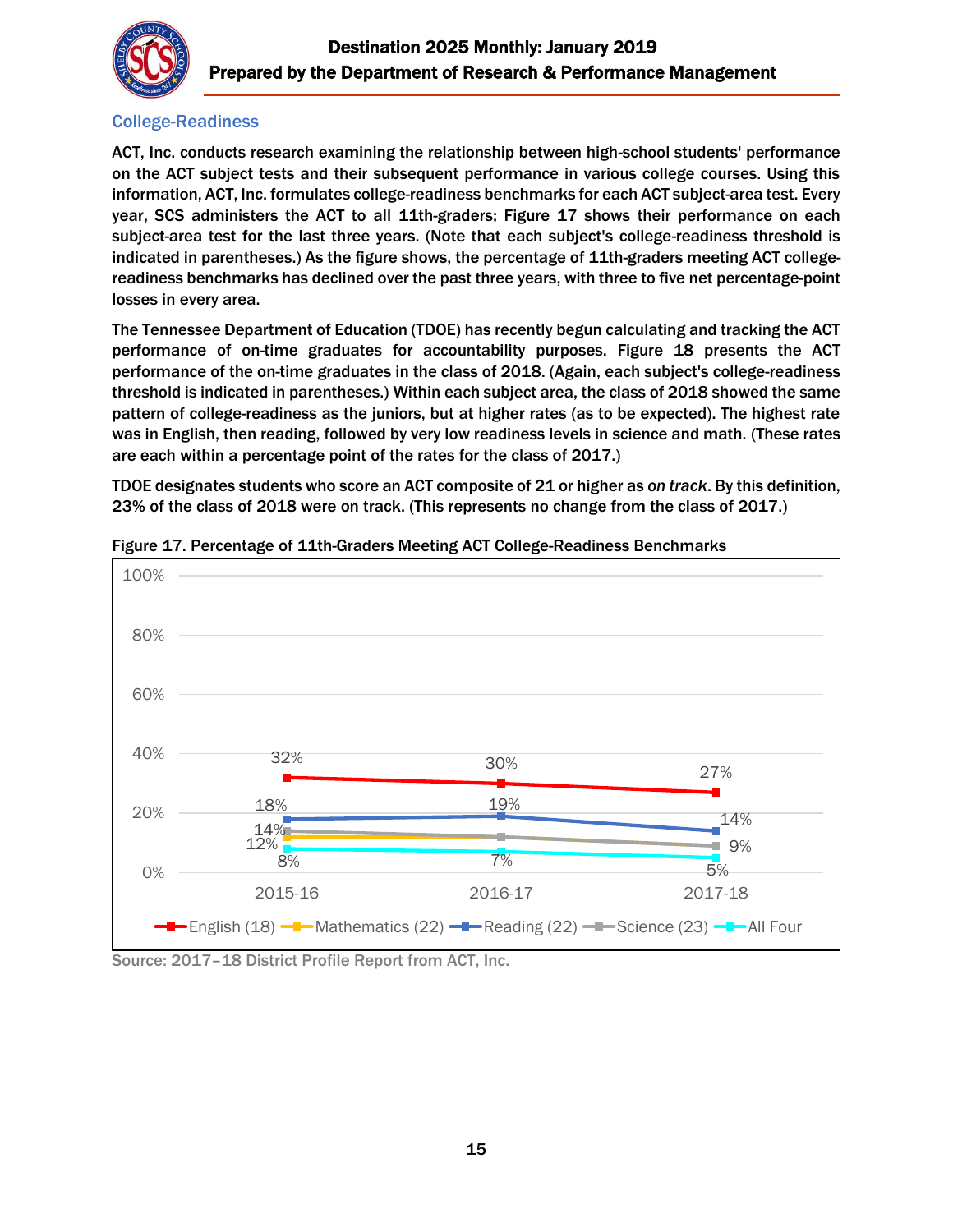



Figure 18. Percentage of On-Time Graduates (Class of 2018) Meeting ACT College-Readiness **Benchmarks** 

In over half of the District's high schools, fewer than 15% of on-time graduates are meeting the state's definition of on track (ACT composite of 21 or higher), as shown in the table below:

| <b>Percentage of Graduates</b> | <b>Number of High Schools</b>  |  |  |  |
|--------------------------------|--------------------------------|--|--|--|
| $0 - 5%$                       | 13                             |  |  |  |
| $>5 - 15%$                     | 11                             |  |  |  |
| $>15 - 30\%$                   | 11                             |  |  |  |
| $>30 - 45%$                    | 3                              |  |  |  |
| 60%                            | Hollis F. Price Middle College |  |  |  |
| 61%                            | White Station High             |  |  |  |
| 79%                            | Middle College High            |  |  |  |

Table 1. Percentage of 2018 On-Time Graduates with an ACT Composite Score of 21+

#### Students Graduating with Professional Certifications

Figures 19 shows that due to variation in the number of graduating seniors over the past three years, there has been a slight decline in the number of graduating students who earned professional certifications as well as the number of certifications earned.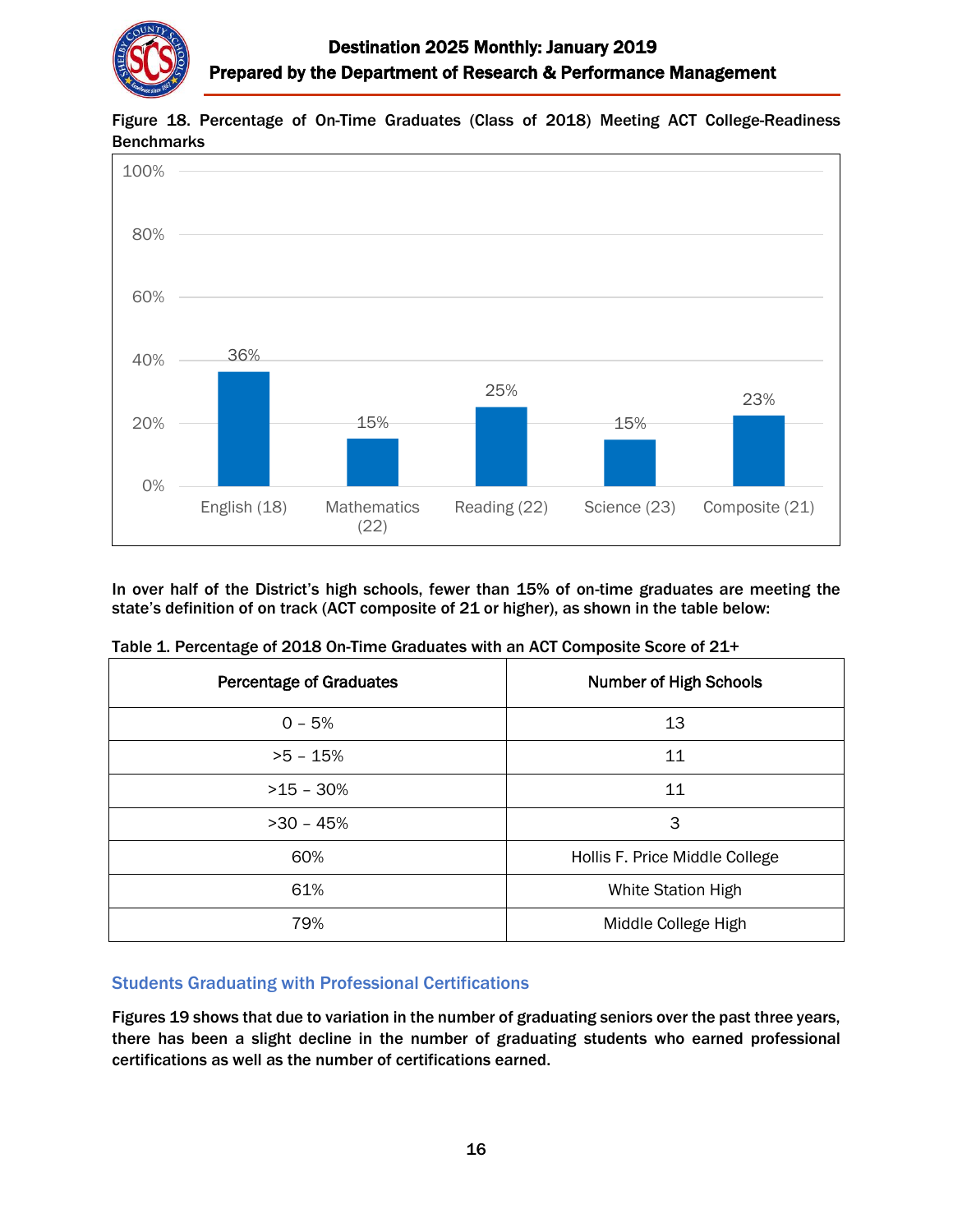





\* The state no longer approved some industry certifications in 2016. This chart only compares the certifications that have remained constant.

## Ready Graduate Indicators

Tennessee has developed Ready Graduate Indicators—metrics that indicate students' probability of postsecondary and workforce readiness—as indicators of school quality and student success. students who meet one of the following criteria by the time they finish high school are considered "Ready Graduates":

- Earn a composite score of 21 or higher on the ACT; OR
- Complete four early post-secondary opportunities (EPSOs); OR
- Complete two EPSOs + earn an industry certification; OR
- Complete two EPSOs + earn a score of military readiness on the Armed Services Vocational Aptitude Battery (ASVAB) Armed Forces Qualifying Test (AFQT)

While statistics on SCS' Ready Graduates are not available for this reporting cycle, the State will provide results for 2018 graduates later this calendar year, and we will begin featuring these results in future KPI materials on this subject.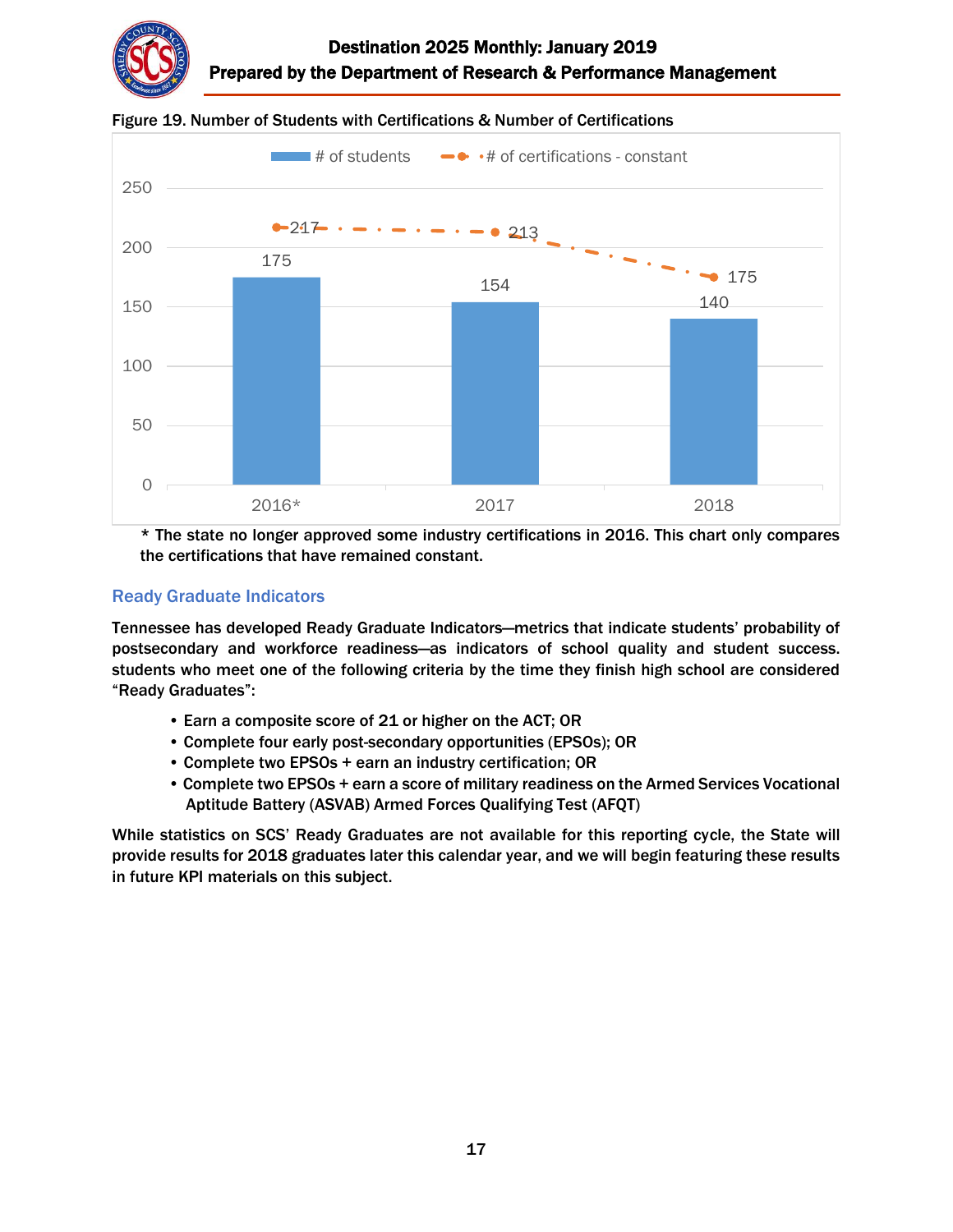

## **Recommendations**

| <b>District Recommendations</b>                                                                                                                                                                                                            | <b>Progress To Date</b>                                                                                                                                                                                                                                                                                                                                                                                                                                                                                                                                                                                                                           |
|--------------------------------------------------------------------------------------------------------------------------------------------------------------------------------------------------------------------------------------------|---------------------------------------------------------------------------------------------------------------------------------------------------------------------------------------------------------------------------------------------------------------------------------------------------------------------------------------------------------------------------------------------------------------------------------------------------------------------------------------------------------------------------------------------------------------------------------------------------------------------------------------------------|
| Deploy support from the<br><b>Advanced Academics Team</b><br>to schools to help identify<br>students who qualify for<br>options<br>advanced<br>and<br>provide academic support<br>for students to be successful<br>in advanced coursework. | Advanced Academics Planning meetings held with 100% (27)<br>$\bullet$<br>of District-managed high schools to discuss<br>increased<br>academics<br>offerings<br>advanced<br>course<br>and<br>student<br>participation.<br>Advanced Academics Growth Plans developed for all District-<br>$\bullet$<br>managed high schools.<br><b>Advanced Academics hosted four AP Student Saturday Reviews</b><br>$\bullet$<br>that averaged 380 students per review in 2018.<br>There have been more than 4,000 course enrollments in CCTE<br>$\bullet$<br>in 2018-19 to help reach our goal for completing 1,000<br>certifications this year                   |
| Assist smaller schools in<br>identifying resources to offer<br>more advanced courses,<br>and approve a footprint plan<br>to consolidate schools so<br>the District can offer more<br>advanced course offerings.                            | Smaller schools partnered with colleges that provide diverse<br>$\bullet$<br>admission requirements to meet schools'/students' needs<br>(e.g., colleges that waive admission requirements, have no<br>minimum number of students required to make a DE class,<br>provide professors to schools without qualified staff to teach DE<br>courses, etc.).<br>Smaller schools were encouraged to partner with colleges that<br>$\bullet$<br>provide a DE professor online.'<br>The District has presented a footprint plan to the Board for<br>$\bullet$<br>consideration in order to consolidate and strengthen academic<br>offerings at each school. |
| campaign<br>Launch<br>a<br>to<br>recruit and hire teachers<br>who can teach statewide<br>dual enrollment, dual credit,<br><b>AP</b><br><b>CCTE</b><br>and<br>honors,<br>degrees in<br>courses with<br>content areas                        | A SCS high school task force has been established to address<br>$\bullet$<br>teacher needs for all advanced high school course.<br>Statewide Dual Credit (SDC) offerings have expanded<br>$\bullet$<br>dramatically to 237 course sections to serve 5,400 students in<br>2018-19.<br>Central High School is implementing a pilot for the College<br>$\bullet$<br>Board pre-AP school-wide program and an early college pilot.<br>CCTE has also prioritized six major career pathways for which<br>$\bullet$<br>to strengthen course offerings and teacher recruitment                                                                             |
| Continue<br>strengthening<br>with<br>partnerships<br>local<br>postsecondary institutions.                                                                                                                                                  | Increased number of DE and SDC course offerings requested on<br>$\bullet$<br>high school campuses.<br>Advanced Academics Team and college partners presented at<br>SCS high school principals' zone meetings on increasing early<br>postsecondary opportunities for students.                                                                                                                                                                                                                                                                                                                                                                     |
| <b>Ensure</b><br>student<br>prerequisites,<br>teacher<br>qualifications,<br>grant<br>and<br>funding are aligned in order<br>to expand dual enrollment<br>(DE) course offerings.                                                            | DE Manual disseminated to schools to clarify and formalize the<br>$\bullet$<br>process for DE (AP Manual also distributed)<br>All DE courses and student applications are required to be<br>$\bullet$<br>approved through the DE office to ensure prerequisites are met.<br>Title IV funds requested to fund DE tuition for economically<br>$\bullet$<br>disadvantaged students.                                                                                                                                                                                                                                                                  |
| Encourage more students to<br>participate<br>in<br><b>ACT</b><br>preparation resources.                                                                                                                                                    | $\bullet$<br>SCS is piloting an SAT prep program.<br>SCS' high school task force is developing a plan to increase<br>$\bullet$<br>student access and participation in prep courses.                                                                                                                                                                                                                                                                                                                                                                                                                                                               |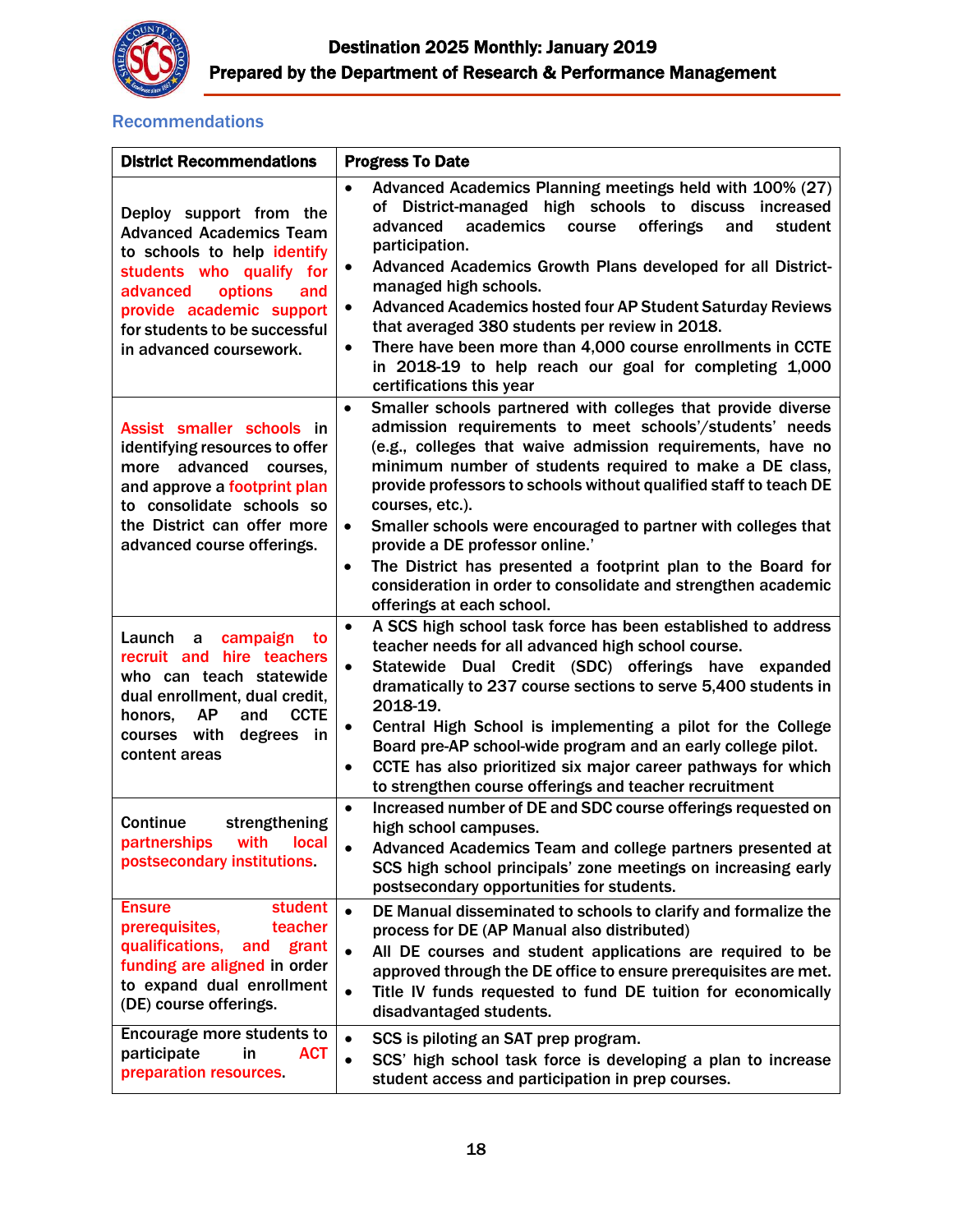

## Appendix

Advanced Placement (AP) participation rates for just the district-managed schools look very similar to the overall District rates when charter schools are included (see Figure A1).



Figure A1. AP Participation Rates by Race/Ethnicity for District-Managed Schools Only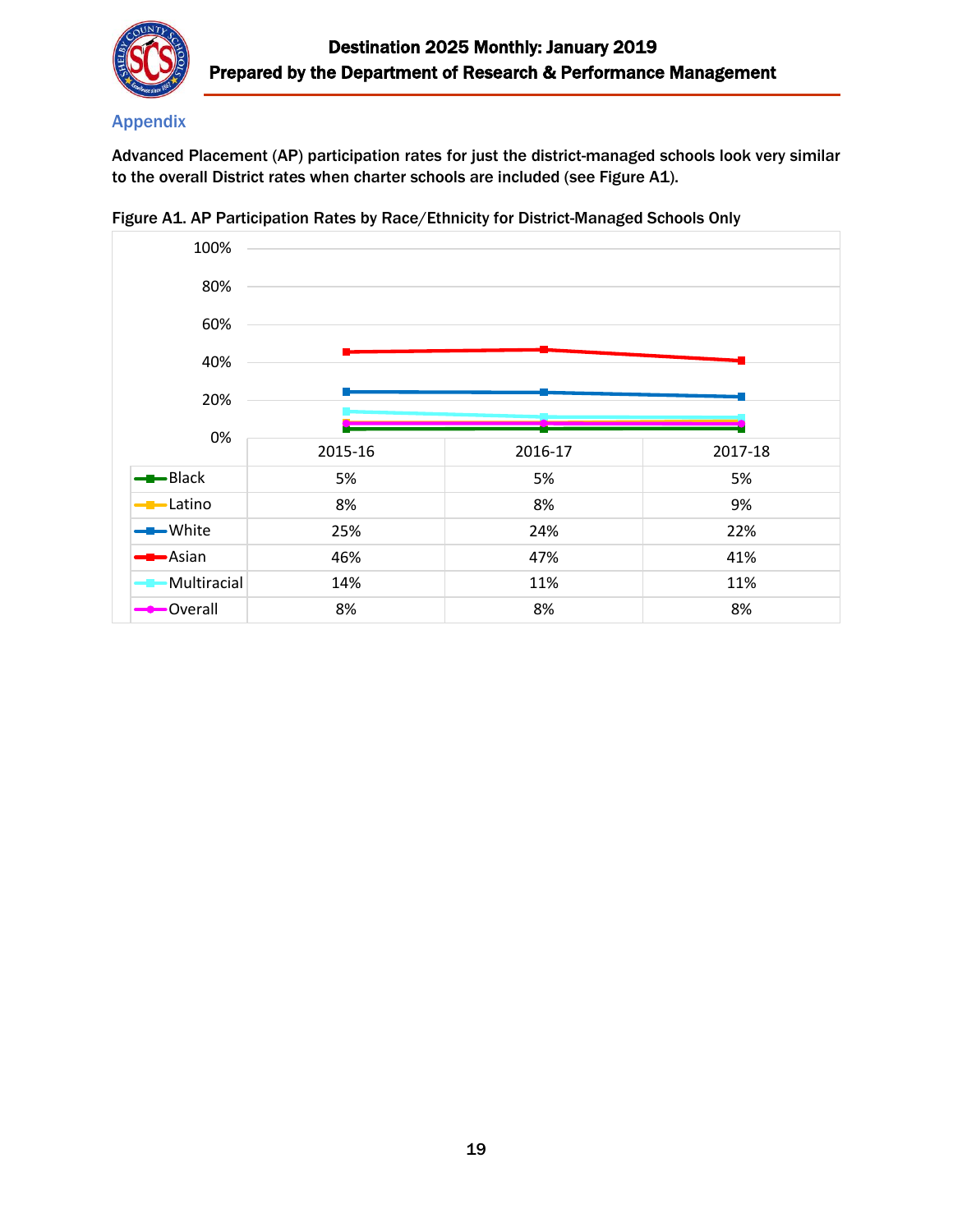

2017–18 saw a slight rise in the percentage of students with disabilities (SWD) taking Advanced Placement (AP) courses, to 2% from less than 1% in previous years (see Figure A2).



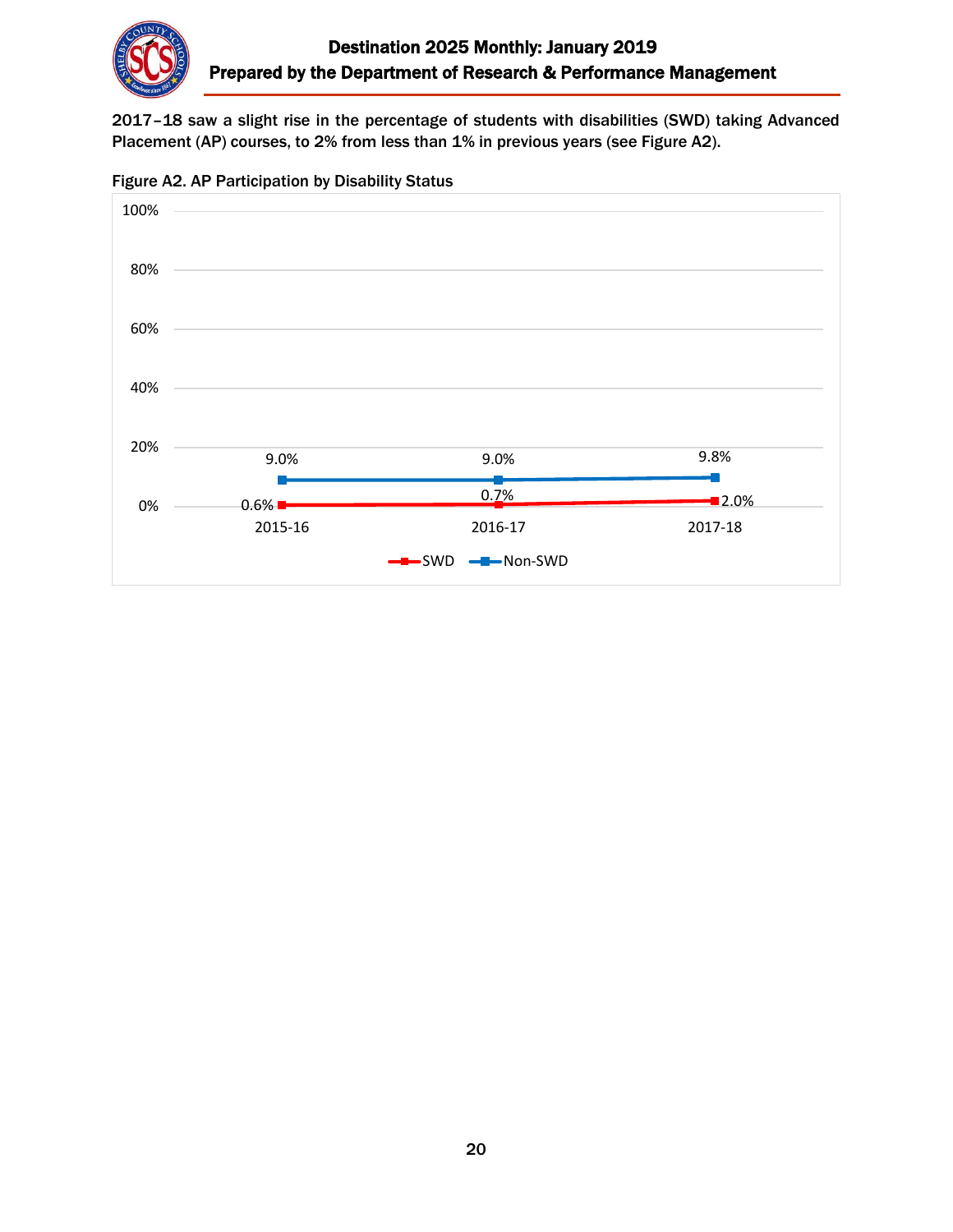

The share of English learners (EL) taking Advanced Placement (AP) courses realized a slight net increase over the past three years: from 1.3% in 2015–16 to 2.1% in 2017–18 (see Figure A3).